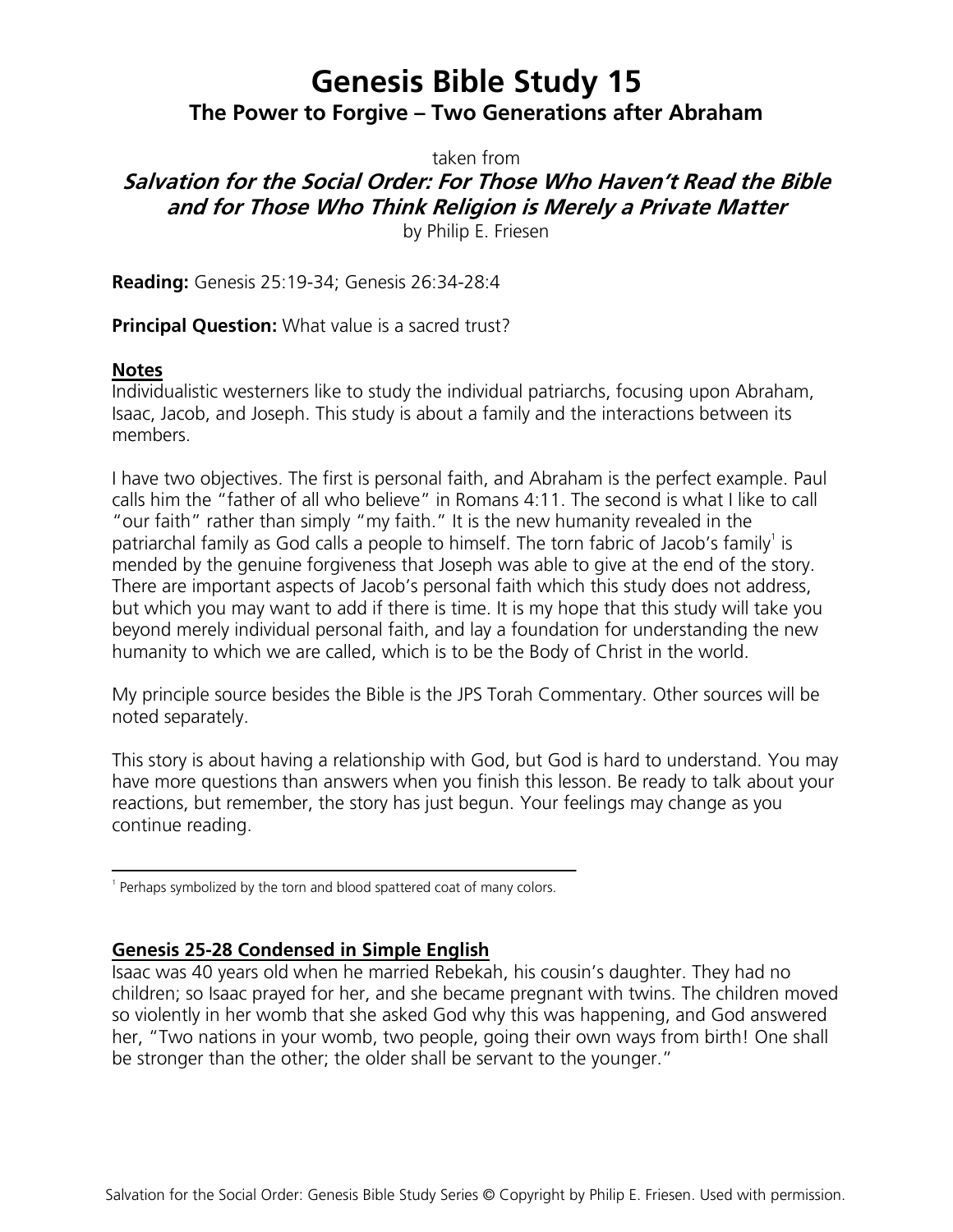When her time had come, there were indeed twins in her womb. They named the first Esau<sup>2</sup>, and the second Jacob. The boys grew up, and Esau became a hunter, preferring to live out on the plains, but Jacob led a settled life near home.

One day Jacob prepared soup, and Esau come in exhausted. "I'm tired and hungry enough to die," said Esau. "Give me some soup!"

"Not until you sell me your birthright," Jacob answered. "Swear an oath that you will sell me your birthright."

Esau responded, "I'm ready to die! So what! You can have it." So he swore the oath and sold Jacob his birthright.

When Esau reached 40 years of age, he married two local Hittite women. These two daughters-in-law were a source of grief for Isaac and Rebekah.

Now when Isaac was old and blind, he said to Esau. "I am an old man, and don't know when I will die. Get your weapons and hunt some wild game for me. Prepare the meat I like to eat, and I will bless you before I die.

Rebekah heard what Isaac said. After Esau left to go hunting, she called Jacob, and said, "Isaac is preparing to bless Esau. Now do exactly as I say. Go kill two young goats, and I will make the food your father likes. Then take it to him, and he will bless you instead." Jacob said, "Esau is hairy and I am smooth. If he touches me, I will get a curse instead of a blessing." Rebekah said, "Let the curse be on me. Just do as I say."

So Jacob did what his mother said. Then Rebekah dressed Jacob in Esau's clothes and covered his hands and neck with goatskin, before he went to visit Isaac.

Jacob went to his father and said, "Father, I am Esau. I have brought the game for you to eat. Please sit up, eat, and then bless me." Isaac said, "How did you find the game so quickly?"

"The Lord your God gave me success," Jacob replied.

"Come, let me touch you to know whether you are really Esau," demanded Isaac. Jacob went close, and his father touched him. "It is Jacob's voice, but Esau's hands," Isaac said. "Are you really Esau?"

"I am," Jacob answered. Jacob brought the food to Isaac, and Isaac ate.

After eating and drinking wine, Isaac kissed Jacob and said. "My son smells like a field God has blessed. May God give you heavens dew and earth's richness. May nations serve you and peoples bow to you. Rule your brothers. May those who curse you be cursed, and those who bless you be blessed."

Jacob had scarcely left his father when Esau arrived. He said, "Father, sit up and eat some of my game, so that you may bless me."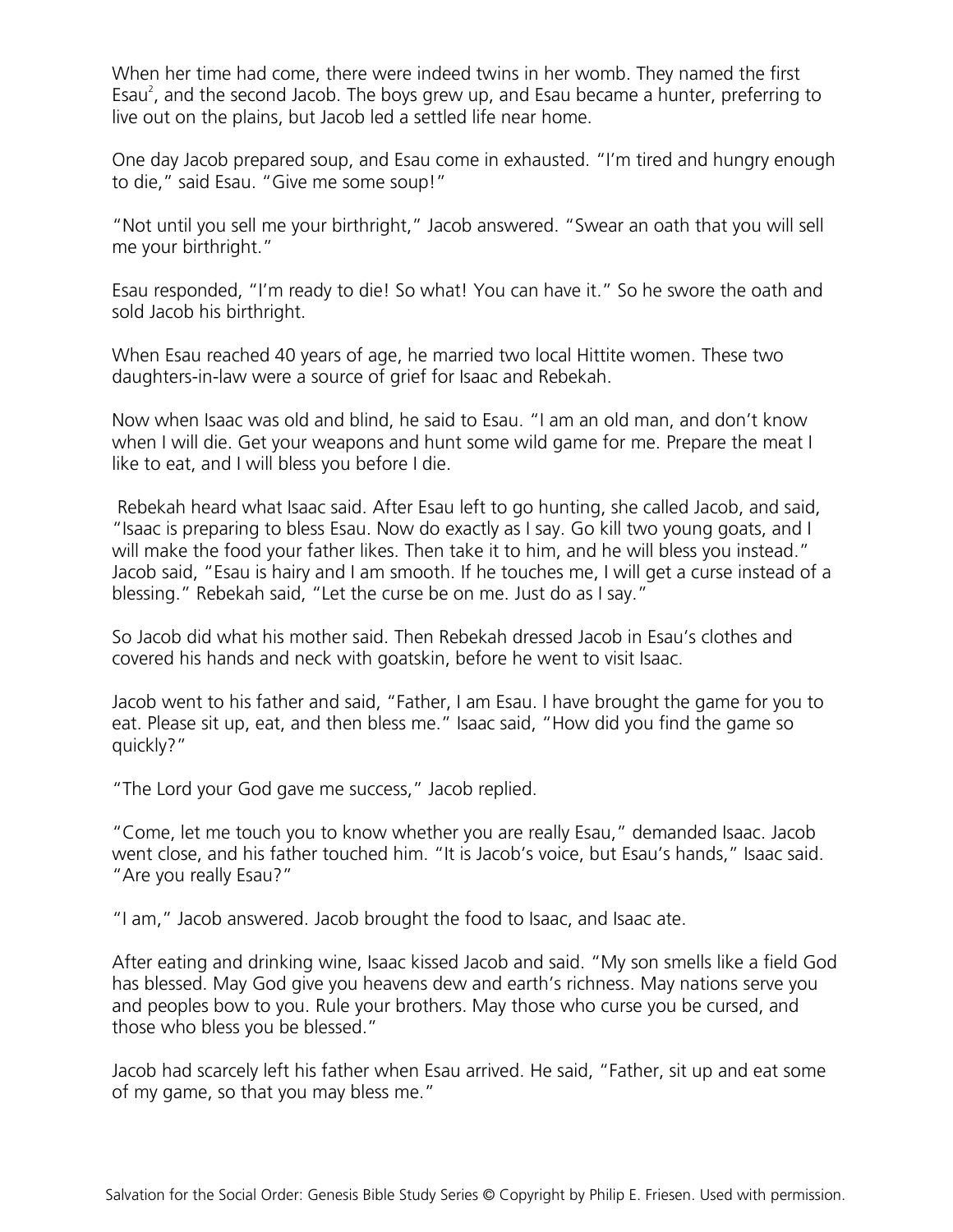Isaac asked, "Who are you?"

"I am Esau, your firstborn," replied Esau.

Isaac trembled violently and asked, "Who was it that just brought me game, and I ate, and blessed him? Indeed, he will be blessed!" Upon hearing this, Esau cried loudly and bitterly and said, "Father, please bless me too." But Isaac answered, "Your brother came with deceit and took your blessing."

"His name is rightly Jacob<sup>3</sup>, for he deceived me two times. He took my birthright, and now my blessing. Don't you also have a blessing for me?" complained Esau.

Isaac replied, "I made him Lord over you and all his relatives. I gave him grain and new wine. What more have I to give?"

"Please, you must have one blessing for me!" said Esau, weeping.

Isaac answered, "You will live away from the earth's richness and from heaven's dew. You will live by the sword and serve your brother. But when you grow restless, you will throw his yoke off your neck."

Esau said to himself, "Father will die soon. After he dies, I will kill Jacob." Rebekah heard what Esau was saying; so she told Jacob, "Run to my brother, Laban, in Haran until your brother gets over this. I'll send a message when it is safe for you to return home. "

Then she told Isaac, "I am disgusted living with these Hittite wives of Esau. If Jacob marries one of them, my life will be worthless."

So Isaac sent Jacob to Uncle Laban and commanded him not to marry a local woman, but to find a wife from Laban's family. "May God give you the blessing of Abraham," he said.

<sup>2</sup> Which means "*red*", as he was full of red hair.

3 Jacob means "*he grasps the heel*" or figuratively "*he deceives*". When Jacob, the second twin was born, his hand was grasping his older brother's heal. That is why he was named Jacob.

# **Definitions**

- Birthright: the birthright was the special privilege and responsibility of the oldest son in a family. It gave the oldest son a double inheritance and made him head of the clan when his father died. The father could transfer this right to a different son, and it was possible to bargain with the birthright as Jacob and Esau did. In Isaac's family the birthright included a Divine promise made to Abraham (Genesis 12), which placed certain moral obligations upon the son. It implied a close relationship with God.
- Blessing: the blessing and the birthright went together, but the blessing referred specifically to the material benefits of the birthright. This was the part of the birthright, which Esau did not want to lose.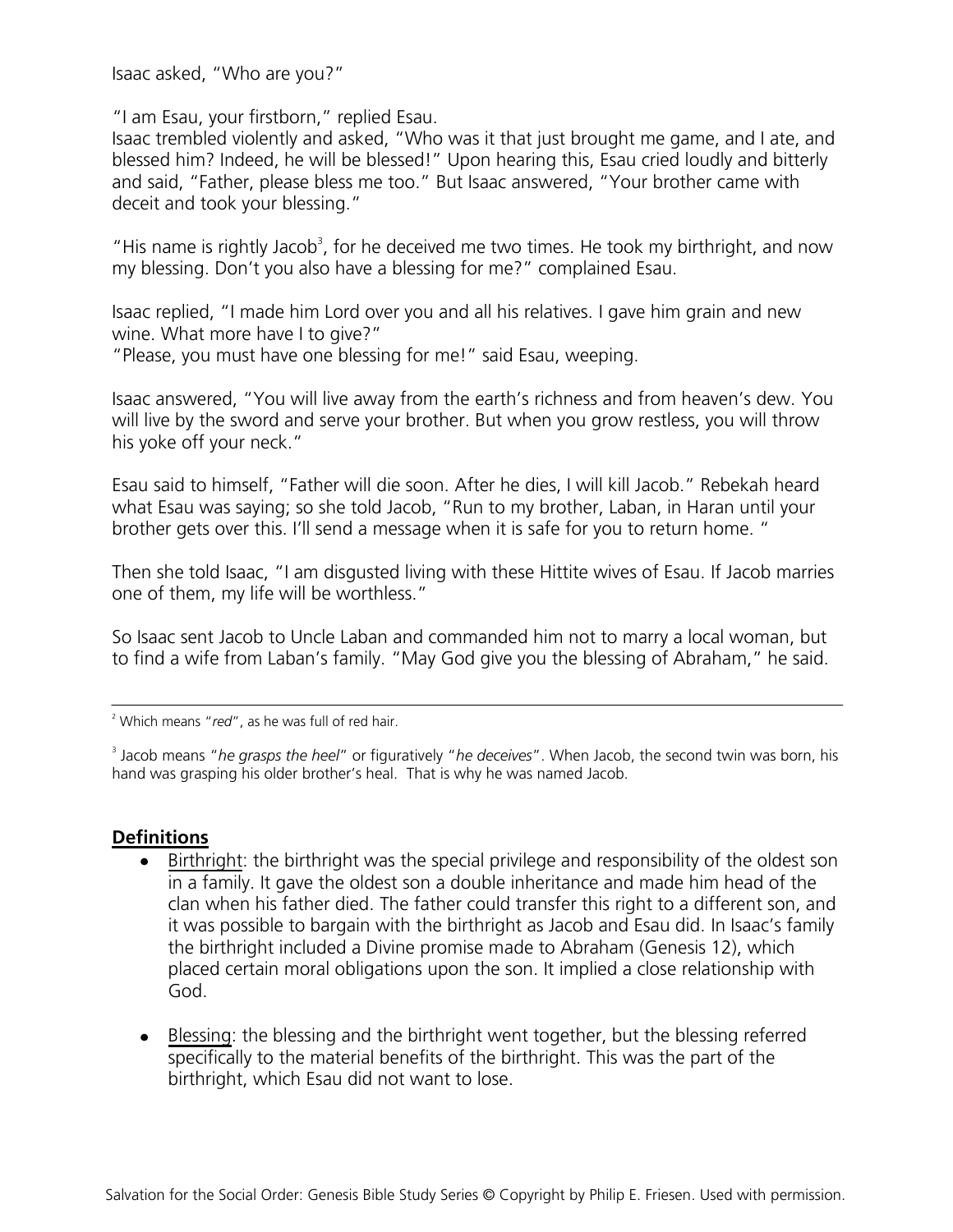#### **Discussion**

- 1. Read the story. What questions do you have about it?
- 2. Which brother wanted the birthright?
- 3. Describe Jacob's character and personality?
- 4. Describe Esau's character and personality?
- 5. Do you think Isaac is a wise and good father? Why?
- 6. Is this family like any other families you know? If so, describe the similarities?
- 7. Do you think either of the brothers was worthy of receiving the birthright? Why?
- 8. What is the relationship between Rebekah and her foreign daughters-in-law?
- 9. What specific values do you hold which may clash with someone from outside your group?
- 10.What do you think about culturally mixed marriages?
- 11.How does Rebekah make use of the in-law troubles to get what she wants from Isaac? Have you observed this kind of behavior among your relatives sometimes?
- 12.Remember the curse that Rebekah called upon herself in Genesis 27:13? Watch for its effects later in the story. If you are not watchful, you may not notice.
- 13.If you have time, review the story of Cain and Abel in Genesis 4 again. What similarities do you find between the stories? What is God's role in each case?
- 14.Compare these two brothers with Isaac and Ishmael whom you studied earlier? What are the significant differences?
- 15.Abraham left a tradition of faith in God, but he also left a record of lies, deceit and betrayal. The conflict between faith and dishonesty plays out in his grandson's life. The outcome of Jacob's personal battle with evil will determine the destiny of his family. Based upon what you know about this family now, how do you evaluate their prospects for success as a family? Can Abraham's family survive?

#### **Cultural and Historical Notes**

Jacob means, "*he grasps the heel*". Figuratively it means "*he deceives*".

In history, the people, Edomites, who traditionally descended from Esau were hunters, like their ancestor, living southeast of the Dead Sea; whereas, the Hebrews lived a more settled life raising domestic animals. Jacob's prediction about these people came true. Edom was a vassal state of Israel in the 10th century BC, but became independent in the 9th century.